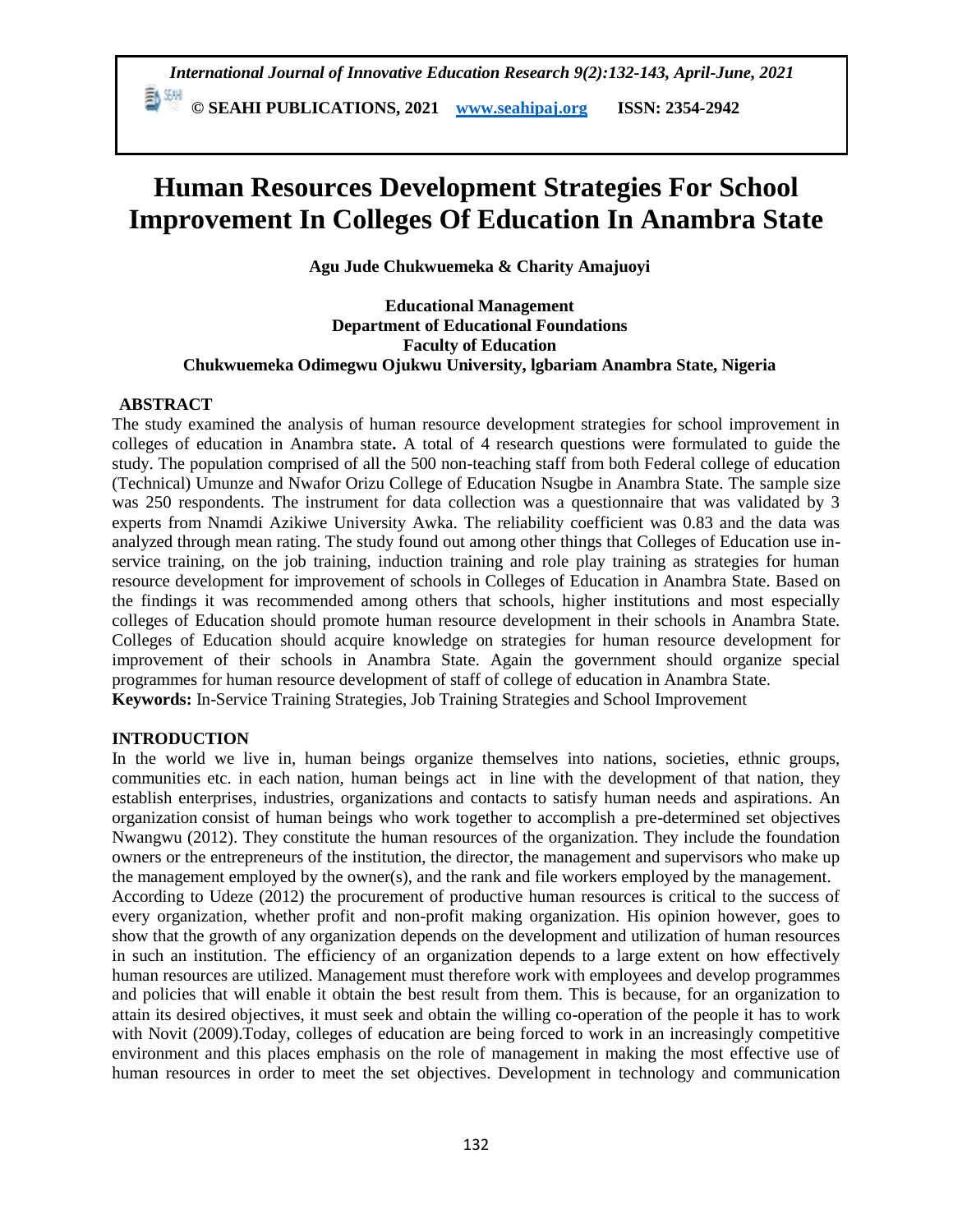systems has added to the complexity of organizations and to the consequential need for efficient information management system.

Livy (2014) gives a simple definition of the concept of human resources as the practice of managing people at work. Human resources development according to Ifeanacho (2011) could therefore be defined as the field of study that encompasses all the activities that are performed from the identification of human resources for employment to the full utilization of people and planning for their retirement. The human resource management functions involve recruiting, selecting, developing, organizing, participation, communications, motivation and remuneration of employees.

The field of management posed very many problems that affect human resources development. Some of the problems are to be discussed in this research as in the cases of lack of proper processes of selection, recruitment, placement, interview, training, motivation, leadership, communication and other environmental factors that affect human resources development.

For the most efficient possible use of workers' skills, management must be able to decide on how, when and where the services of each individual worker is to be used. Flexibility in the placement for a worker is important as the need to put the person in the right position or job. Too frequent shifting of workers may have negative impacts on his relations with other workers. This is why management must be careful in selecting the strategy for developing their human resource. According to Nwangwu (2012), the strategies for developing human resource includes on and off the job training, vestibule training, refresher courses and conference training. Udeze (2012) opined that among the strategies for developing human resource includes in-service training, induction training, on the job training and role playing. While in-service training is study programmes workers engage in while doing their works, on the job trainings are programmes organized for the worker in his working place to acquire more skills. Induction training on the other hand are programme of training given to newly employed personnel whereas role playing is training that allows the trainer to assume the positions in the office for which are to be trained for development purposes. For the purpose of this study, the researcher is going to focus on Udeze's strategies for human resource development.

In the last ten years, colleges of education in Anambra State have put into use a wide range of programmes and practices aimed at improving utilization of their human talents Ifeanacho (2011). These colleges spend large sums of money each year as human resources development activities, excluding the value of time spent by individuals and management away from their places of work for the purpose of training and development programmes. Yet not much has been achieved in the area of human development in Anambra Colleges of Education as workers still avoid handling challenging jobs and perform poorly generally. In this study therefore the researcher decided to carry out an assessment of human development strategies for school improvement in Colleges of Education in Anambra State.

## **Statement of problems**

In this study the researcher tried to assess the human resource development strategies in colleges of education in Anambra State. A good organization must have adequate qualified human resource that will help to achieve the demands of an organization. Then the human resource recruited must be developed with the right strategies to get the best out of them. It has been discovered that the issue of human resource development has turned out to be one of the issues facing staff productivity in Anambra State. And though some effort is being made in this regard but the best of the staff is yet to be harnessed maybe because of the way human resource development is handled in the colleges. To assess the strategies used in human resource development for school improvement in colleges of education in Anambra State with a view of improving it is the main reason the researcher embarked on this study.

# **The Purpose of Study**

The main purpose of the study is the assessment of human resources development strategies for school improvement in colleges of education in Anambra State. Specifically this study will

1. Determine in-service training strategies for school improvement for school improvement for colleges of education in Anambra State.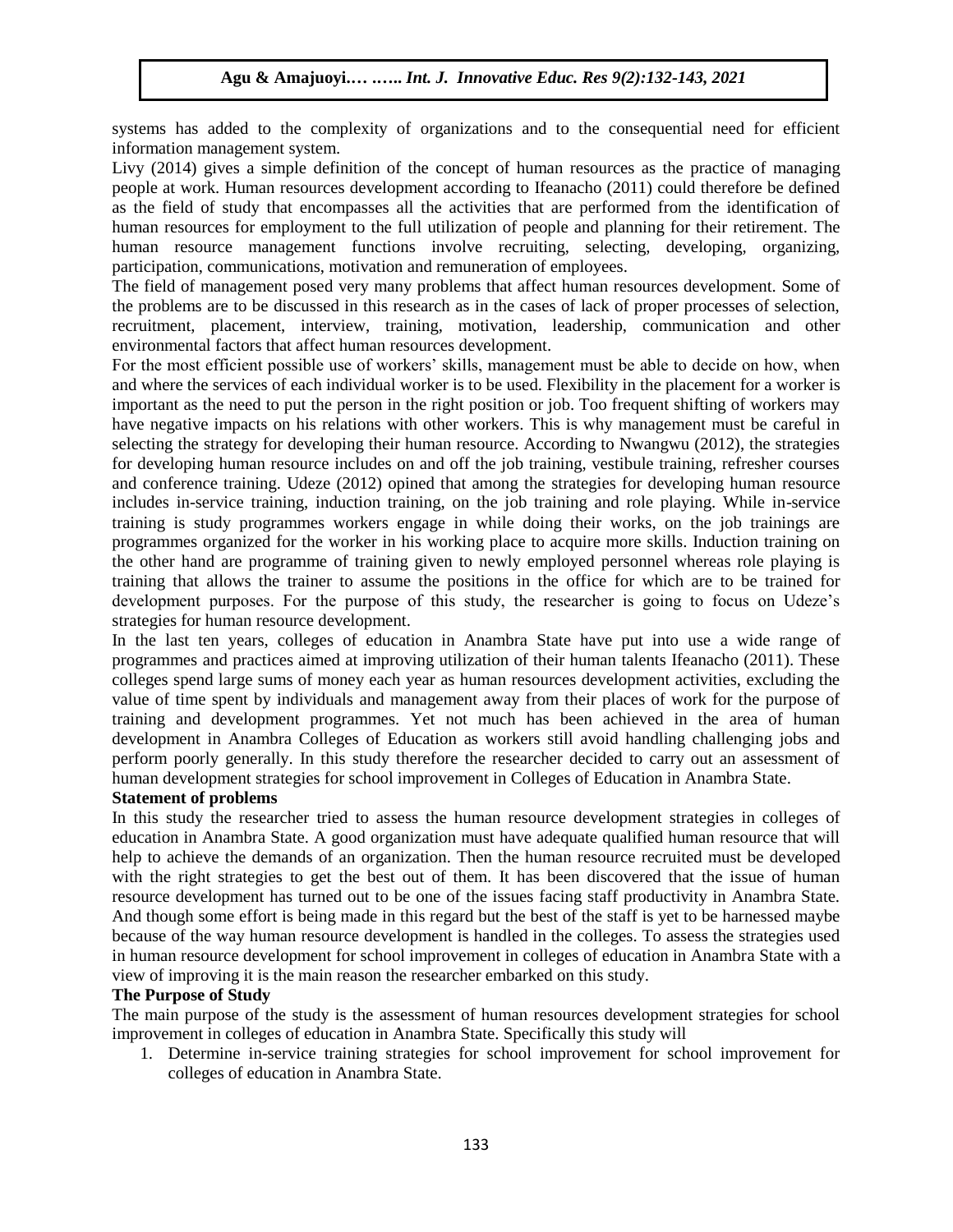2. Determine on the job training strategies for school improvement for school improvement for colleges of education in Anambra State.

# **Significance of the Study**

The findings of the study if implemented will be beneficial to the Provosts, lecturers, non- academic staff, students, and government and future researchers.

The findings of this study will beneficial to provosts of colleges of educations as it will expose them to the strategies for developing their human resources.

The lecturers on the other hand through the findings of this study will begin improve their involvement in human resource development programmes in their colleges.

The non-academic staff will also benefit from the studies in that they too will now begin to take human resources development programmes in their colleges very serious.

Students also will benefit from the findings of this study as they will discover the influence of human resources development on the performances of both their teaching and non-teaching staff in their colleges. The government also stands to benefit from the study as the findings will help them with vital information that will enable them make policies that will promote human resource development programmes in their colleges of education.

Future researchers who intend to undertake related study on strategies for human resources management development will find the study very useful as literatures reviewed as well as findings from the study will present them with vital information that will adequately guide their research.

# **Scope of the Study**

The study covers the strategies for human resources development and the all the two colleges of education in Anambra State-namely Federal college of education Umunze and College of Education Nsugbe and it will also cover the following human development strategies namely: in-service training, on the job training, induction training and role playing training strategies.

#### **Research Question**

The following research question will guide the study:

- 1. What are the in-service training strategies for school improvement in colleges of education in Anambra State?
- 2. What are the on the job training strategies for school improvement in colleges of education in Anambra State?

## **Review of Literature Conceptual Framework Human resources**

Nzewi (2015) defined human resources as all the human beings that function to aid achievement of goals in every organization. Harbison (2011) stated that human resources are developed in many ways. He maintained that the most obvious ways to developing the resources is through federal education beginning with first level education containing various forms of post primary education and post-secondary education. Human resources as the wealth of the nation can further be expressed in terms of level of developments and effectiveness of utilization of human energies, skills and knowledge for specific use. According to Izuwa (2010), human resources in education is conceptually different. To him they are seen to include teachers, non-teaching staff, learners, professionals and skilled people in the society that contribute to the achievement of organizational goals. According to Harrison (2008) human resources are the total energies, skills, talents, and knowledge of people which potentially can or should be applied to the production of goods and services. Livy (2014) gives a simple definition of the concept of human resources as the practice of managing people at work. The researcher sees human resources may be said to be knowledge, capacities and skills people needed for effective participation in the labour force.

#### **Human resource development**

Development of human resource remains the most dispensable factors for enhanced performance and productivity in every organization (Udeze, 2012). Human resource training and development have been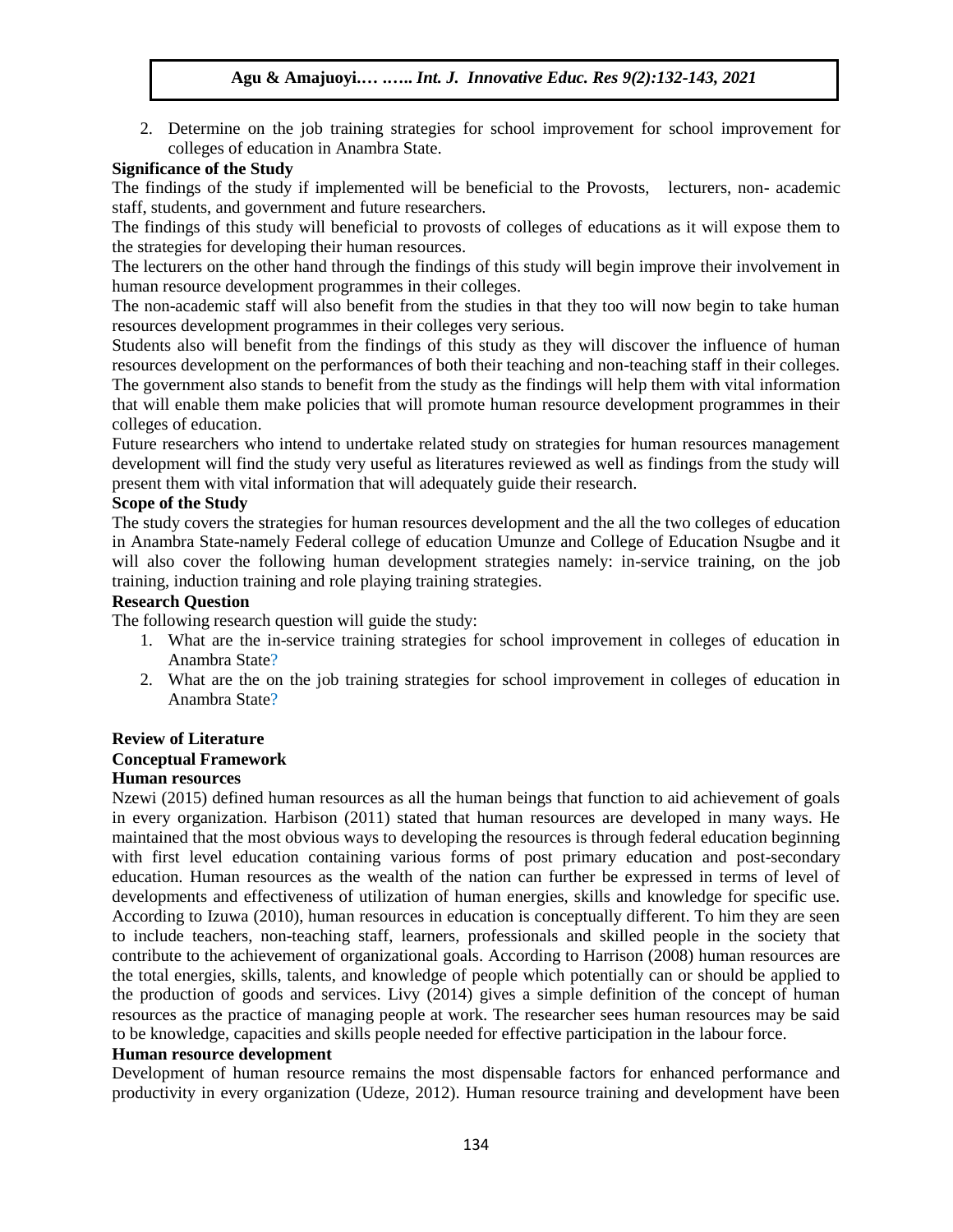used interchangeably and taken to be closely related though they do not mean the same thing. Glueck (2012) opines that development is the process by which managers gain the experience, skills and attitudes to become or remain successful leaders in their enterprises. Onwuchekwa (2013) on the other hand defined training as a systematic process of altering the behaviour, knowledge, and/or motivation of employee in a direction to increase organizational goal achievement. In other words training and development is a system of teaching skills and knowledge to accomplish definite objectives. In practical terms it involves the efforts made by the employer to provide opportunities for the employee to acquire the relevant and needed job-related skills, experience and knowledge to remain relevant in their organization.

In the present complex and ever changing economic war among organizations, training and development play big roles in ensuring that organizations remain dynamic, sustainable and viable. Thus an organization that wants to survive the swift completions among similar organizations copes with problems of technical change and adapt to the ever changing business climate must ensure proper training and development of its work force. Human resource development therefore connotes all the programmes required for improving the skills and knowledge of the worker.

#### **School Improvement**

Student's achievement is the top priority for all schools and student's success depends on a sustained effort by an independent team to meet that objective hence the need for school improvement. School improvement is mainly concerned with the process through which schools can raise standards, the changes they can make and the strategies they can use to improve student's outcome (Flippo 2012). At one level school improvement is a way of schools achieving organizational development and growth. Happock 2011 defined school improvement as distinct approach to educational change that aims to enhance student's outcomes as well as strengthening the schools capacity for managing change. Continious school improvement on the other hand refers to the process of implementing a planned strategy and measuring the effectiveness in student's outcome over an intended period of time. According to Robbin (2015), the ultimate goal of any school improvement is to enhance and facilitate better learning for students, including levels of achievement and wellbeing. For this reason, direct outcomes, the collection and analysis of data are essential to all school improvement efforts. School improvement therefore involves leadership, teachers, cultures, resources, pedagogy and the broader school community all working in ways that lead to better student's outcomes.

#### **Theoretical Framework**

In this theoretical framework, the researcher discussed the scientific management theory of W. Taylor.

# **Scientific Management Theory**

The scientific movement or scientific management theory is usually associated with W. Taylor (1856- 1915), who got honoured with the title of the term "father of scientific management". This theory was based on industrial experiences and it sees man as tool needed in industry and management. The philosophy behind the theory is principle simply the economy of time and effort. That is, if you can find a standard way of doing things you will save a lot of time and energy. Taylor's theory is related to this study in that Taylor in his theory advised that management should plan whatever they do in the organization, train their workers to acquire the basic skills for doing the jobs before assigning them to work according to the plan.

# **Theoretical Studies**

#### **Training/Education of Employees**

Training according to Nwangwu (2012), is not same thing that is done once to new employees, it is used continuously in every well-run establishment. Every time you get someone to do the way you want it done, you are training. Every time you give a direction or discuss a procedure you are training. Heckman (2010) indicates that training and educating management who are responsible for leading others in terms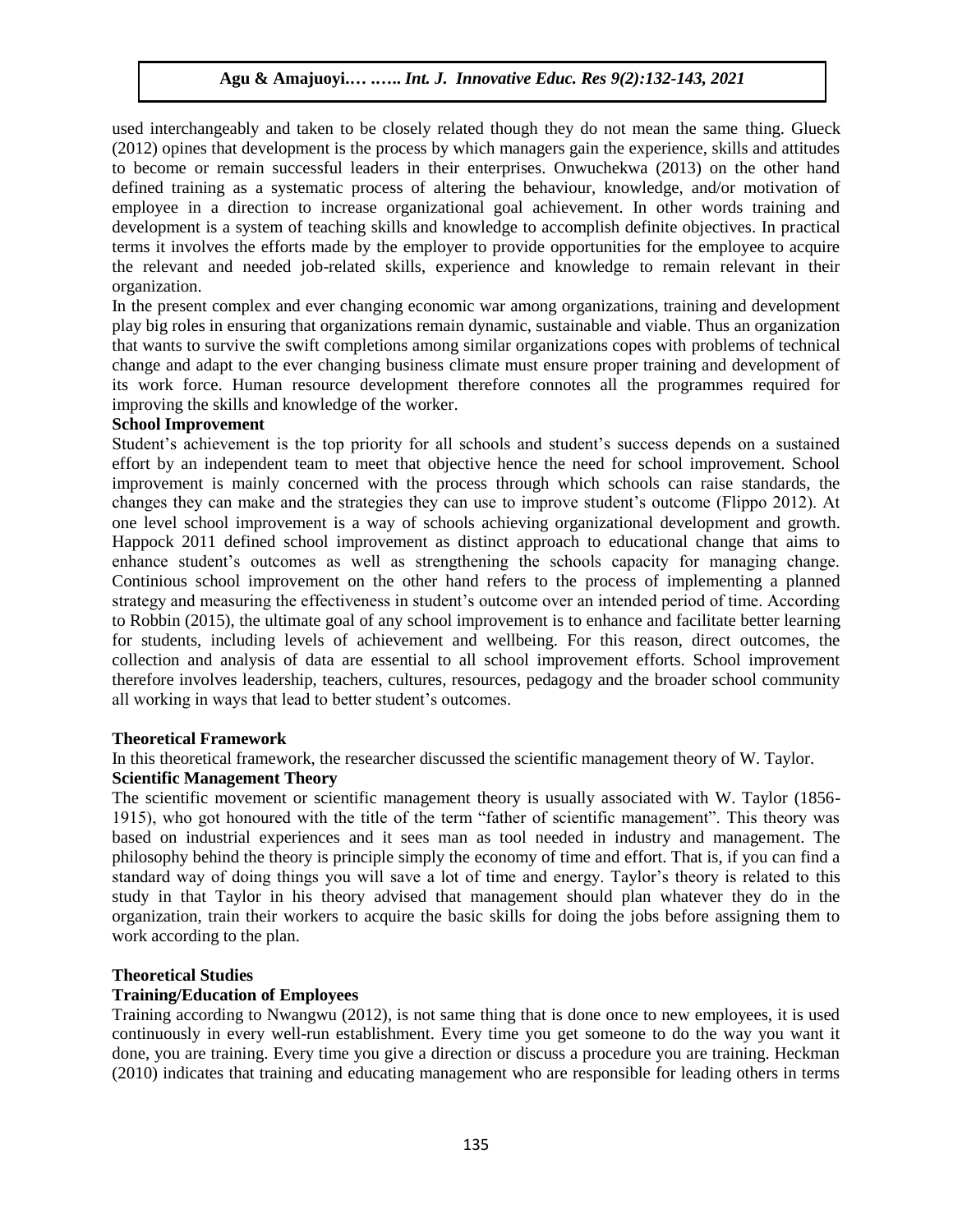of increased awareness and understanding of their behavior as well as that of others leading to the growth and productivity of organization.

Ogundele (2013) believes that the success of an institution depends on the effectiveness of the employees. He observes that a set of objectives will not be achieved if there are no competent employees to achieve such objectives. He argues that human resources development could be effected by the employees concerned through trial and errors but better by the institution through a well-planned training scheme or programme. He also maintained that the question should not be whether or not to train but the type of training to be employed.

The professor in his contribution also highlights the use of job analysis and job specifications as well as job appraisal for the determination of those to train and the types of training that would be employed. He concluded that human resources are rather scarce production factor which must be intelligently handled. Flippo (2012) believes that no one is perfectly fit at the time of hiring and that an organization has a choice of whether to develop employees or not. He divided the training into two:

**Operative Training:** He describes this as the training aimed at developing skills of operative workers.

**Organizational Development:** This is designated to the development of organizational units as entities in order to permit the acquired skill to be practiced.

# **Examination of Training, Development and Education**

According to Happock (2011), training is a process by which employees systematically acquire basic skills knowledge and attitude for efficient performance of their duties. The need for training exist where there is a lay between employees' actual performance and the desired performance. Training needs may also arise where employees' skill becomes out of tune with existing technology which obviously calls for skill updating. For example, the installation of computers and other sophisticated office equipment and machines may necessitate updating the skills of employees to enable them operate these facilities optimally.

Development- Development is more embracing than training and is designed specifically to help both the existing and potential managers and supervisors to develop and enhance their decision making and interpersonal skills. It therefore emphasizes personal development, growth and advancement. Development comprises training to acquire skills relevant for the performance of a specific job and also education to increase general knowledge and understanding of the total environment.

Development of employees therefore, can be succinctly defined as those entire job and organizations related activities as well as other extracurricular activities undertaken to expose employees to comfortably and conveniently perform additional duties and assume challenging positions in the organizational hierarch (Harbison 2011). Education –Essentially, education implies those development oriented activities aimed at broadening the mental horizon of the employee to enable them understand their social environment better and be able to make meaningful input into the system.

# **Nature of Training and Development**

There are basically three systems of training and development that can be utilized by an organization. The method of training and development to be adopted however, depends on the caliber of the personnel to be trained and the objectives an organization what to achieve. Thus, training and development be could be categorized into: Employee/operative training; Management development and Organization development

# **Purpose of training**

The following benefits accrue to organizations that designed training programmes for their labour force:

**Improved Performance:** When employees acquire requisite skills and knowledge, it enables them improve their performance.

**Motivation:** Acquisition of the required skills and knowledge makes an employee confident in his ability to perform.

**Management Succession:-** A systematic training programme helps to ensure that an organization has a reservoir of well-equipped personnel to take over from senior managers as they leave the organization either by death or retirement.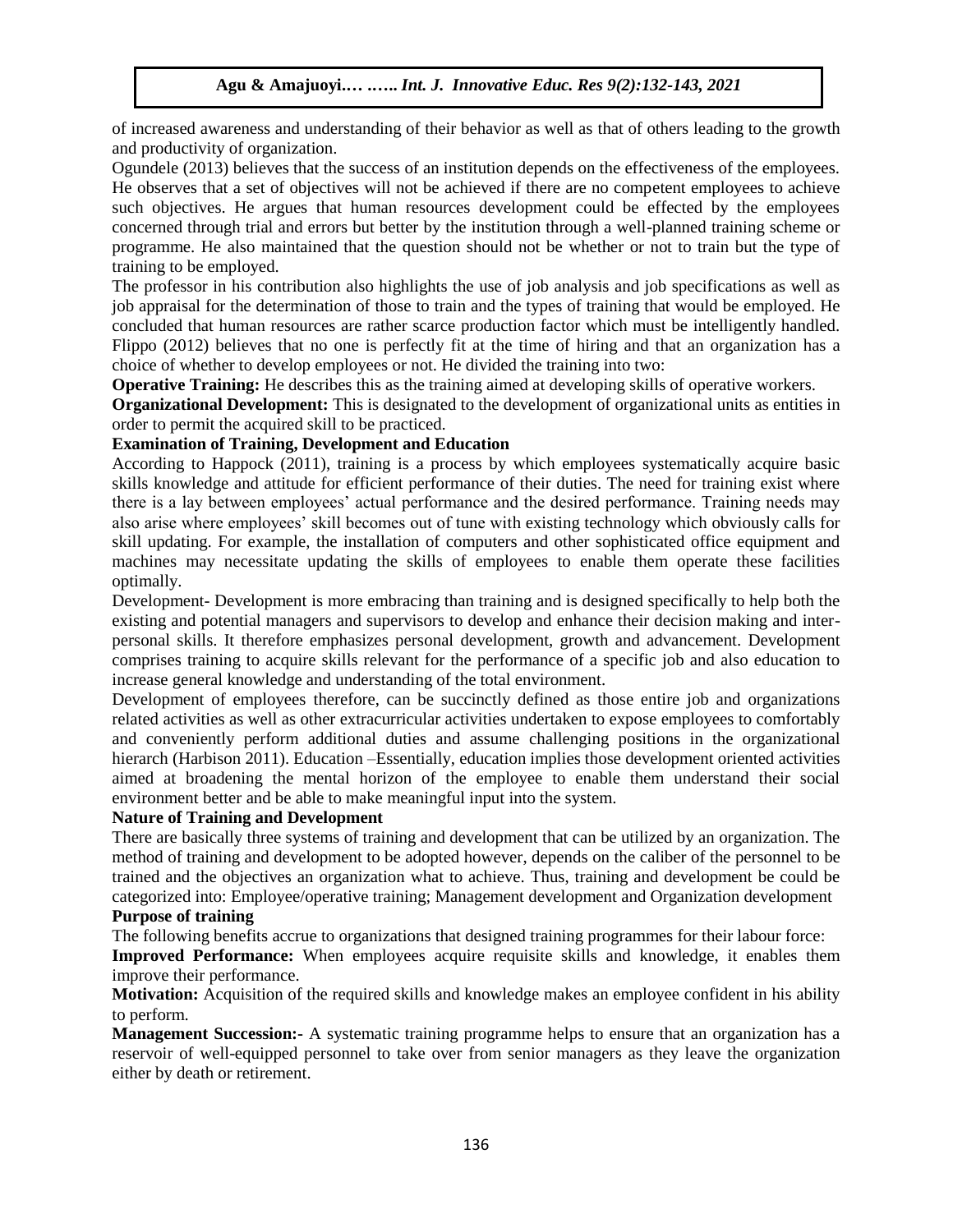**Attitude Formation:** The attitudes of employees to work, organization's policies, are very likely to affect their performance. Training helps them to acquire desirable attitudes and unlearn undesirable ones.

**Reduced Supervision**: Acquisition of the relevant skill consequent on training on training programme enables employees to discharge their function with unblemished efficiencies.

**Reduced industrial Accidents:** Industrial accidents rarely occur because; employees have fully mastered what they are expected to do to avoid accidents.

**Reduction in Labour Turnover:** An employee who cannot perform is usually frustrated by his failure and is more likely to abandon his job that those who are performing up to the expected standard.

**Better co-ordination:-** Training facilitates co-ordination of men and materials it enables employees to understand the expectations and objectives of the organization.

## **Why human resource development Programmes Fail**

Many companies have substantial training budgets and large training staff which design, develop and market different programmes. Nevertheless, some of these companies do not get the result they seek.

Some of the failures in human resource development programmes can be attributed to any unsystematic approach to be the reasons for the failure of development programmes.

**Development Efforts do not support Enterprises Objective:-** The purpose of training is to achieve enterprise objectives and develop professional managers. Unfortunately, they usher in little relationship between the training activities and the aims of the firm.

**Emphasis on programmes instead of result:-** Some executive take pride in the large number of employees enrolled in management development courses. Unfortunately, benefits derived from attending these meetings are negligible unless they satisfy a clearly defined training need, too often there is an emphasis on training activities, with little concern about training results.

**Management Development for a selected few:-** There is mistaken notion that management development programme requires placing a few people with high potential in a training programme, while ignoring the rest of the employees. It is of course, difficult to identify the potentials of prospective managers, but to rely on a few trainees is also risky. It is even more risky if the trainees are selected on the basis of friendship or kinship with executives without regard for capabilities.

#### **Empirical Studies**

Anazodo (2014) carried out a study on the development of the human resource and its influence. In these empirical studies, the researcher reviewed the works of people that are related to this work. Ebebe (2016) carried out a study on the training of the human resource and its influence on staff performances in Awka South L.G.A. of Anambra State. Descriptive survey was used in carrying out the study. The population was 300 people while the sample was 150 respondents drawn through simple random sampling technique. The instrument was a questionnaire which was guided by four research questions. The validation was done by 3 experts from Educational Management and Policy Nnamdi Azikiwe University, Awka and the reliability coefficient was 0.71. The data collected was analyzed using mean rating. The findings among other things showed that training improves the performances of staff. This study is related to the present study as it was made on human resource training and development but it was not centered on human resource development strategies.

on employee performances in Onitsha South L.G.A. of Anambra State. Descriptive Survey research design was used and four research questions guided the study. The population of the study was 680 people and the sample was made up of 160 students 40 teachers making it 200 respondents. The instrument was a questionnaire of 17 items validated by 2 experts from Educational Management and policy NnamdiAzikiwe University, Awka. The analysis of data was done through arithmetic mean and the findings among other things showed that staff development is important for improvement of staff performances. This study is related to the present study as it focused on human resource development and its influences on staff but it differed from it in that it did not cover human resource development strategies applicable in colleges of education.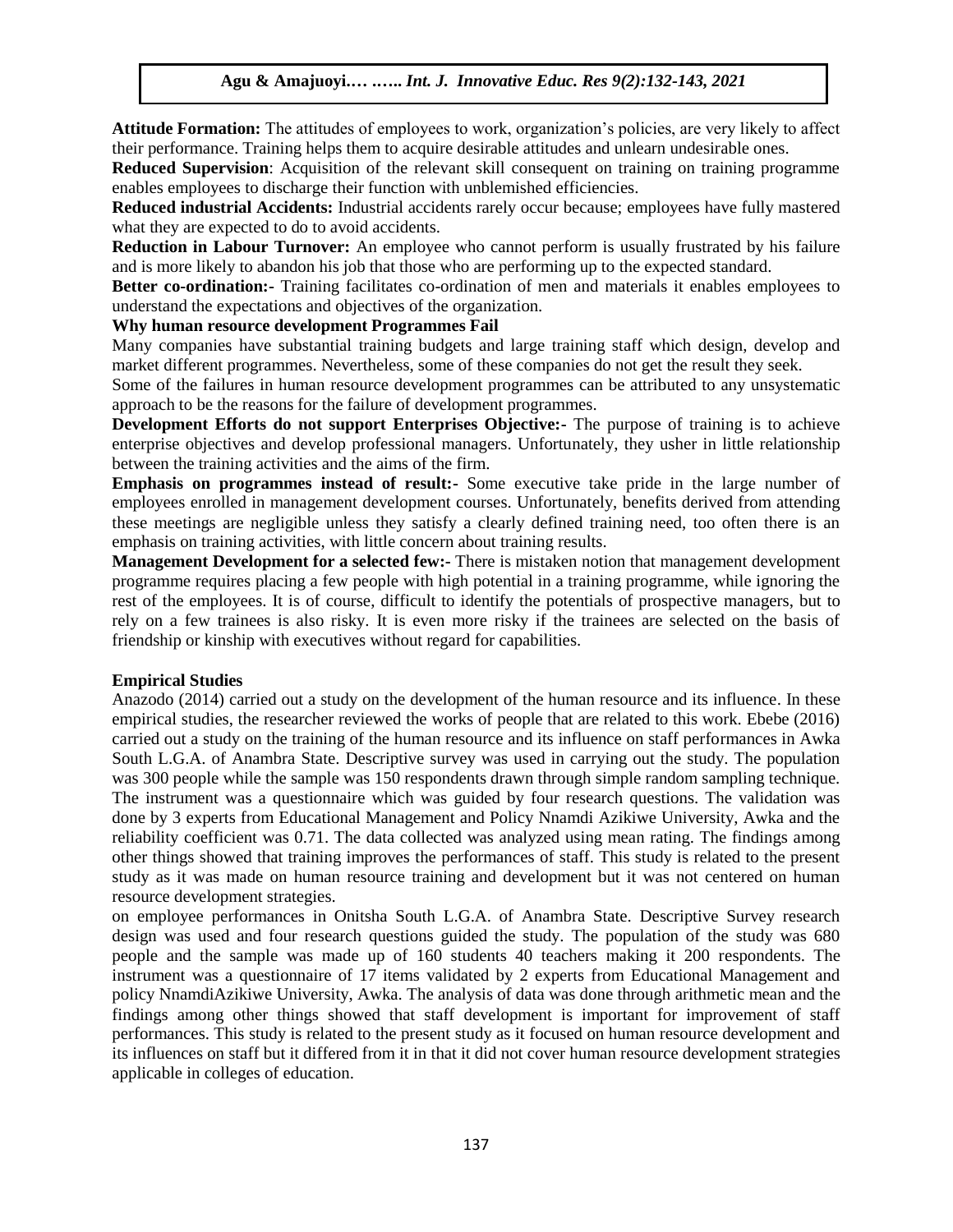Ugboaku (2016) carried out a research on perceived influence of human resource planning on worker's productivity in awka south L.G.A. of Anambra State. Four research questions guided the research and the study adopted a descriptive survey research. The population of the study was 635 teachers while the sample was 150selected through random sampling technique. The instrument was a research question validated by two experts from Educational Management and Policy and one from Educational Foundations Nnamdi Azikiwe University, Awka. The reliability co-efficient of the instrument was 0.88 and the method of the data analysis was mean rating. The findings showed that human resource planning affects productivity in Awka South. It was recommended that companies, businesses and schools should plan their human resources well for increasing their workers' productivity. This study is related to the present study in that it focused on the influence of human resource planning on worker's productivity in Awka South but the study differed from the present study in that it was based on the human resource development strategies in Colleges of education in Anambra State.

Mmadu (2014) carried out a research on impact of human resource development on workers development in manufacturing firms in Anambra State. Four research questions guided the research and the study adopted a descriptive survey research. The population of the study was 480 workers while the sample was 120 selected through random sampling technique. The instrument was a research question validated by two experts from Educational Management and Policy and one from Educational Foundations Nnamdi Azikiwe University, Awka. The reliability co-efficient of the instrument was 0.78 and the method of the data analysis was mean rating. The findings showed that human resource development promotes workers development in manufacturing firms in Awka South L.G.A. of Anambra State. It was recommended that companies should be encouraged to develop their workforce to enable them to improve on themselves while doing their jobs. The study related to the present study as it is based on human resource development in an organization but the difference was that the study did not cover the strategies that are used in carrying out the human resource development.

Abang (2017) conducted a research on the influence of human resource development on company's profitability in Ikot-Ekpene L.G.A. of Akwa Ibom State. Five research questions were used for the research and the study adopted a descriptive survey research. The population of the study was 150 respondents while the sample was 30 selected through random sampling technique. The instrument was a research question validated by two experts from Educational Management and Policy and one from Educational Foundations Nnamdi Azikiwe University, Awka. The reliability co-efficient of the instrument was 0.90 and the method of the data analysis was through the use of t-test analysis to test hypothesis at a 0.05 level of significance. The findings revealed that human resource development influences company's productivity in Ikot Ekpene. It was recommended that companies should embark on human resource development of their workers for improving their profitability. The study related to the present study because it is also based on human resource development of workers but it differed from the present study because it was not centered on human resource development strategies for school improvement.

## **Summary of Literature Review**

In the conceptual framework, the concepts of human resources, human resource development and school improvement were reviewed while the scientific management theory was reviewed in the theoretic framework. The conceptual studies reviewed the following: training/education of personnel, examination of development, training and education, nature of training and development, purpose of training and why management staff development fails. The empirical studies reviewed the works of Anazodo (2014) which studied development of human resource and its influence on employee performances in Onitsha North L.G.A., that of Ebebe (2016) which was on training of human resources and its influence on staff performances in Awka South L.G.A and the work of Robbin (2015) which was on the effect of staff development on staff productivity in central Canada. Ugboaku (2016) carried out a similar research on perceived influence of human resource planning on worker's productivity in awka south L.G.A. of Anambra State. Mmadu (2014) also carried out a research on impact of human resource development on workers development in manufacturing firms in Anambra State while Abang (2017) conducted a research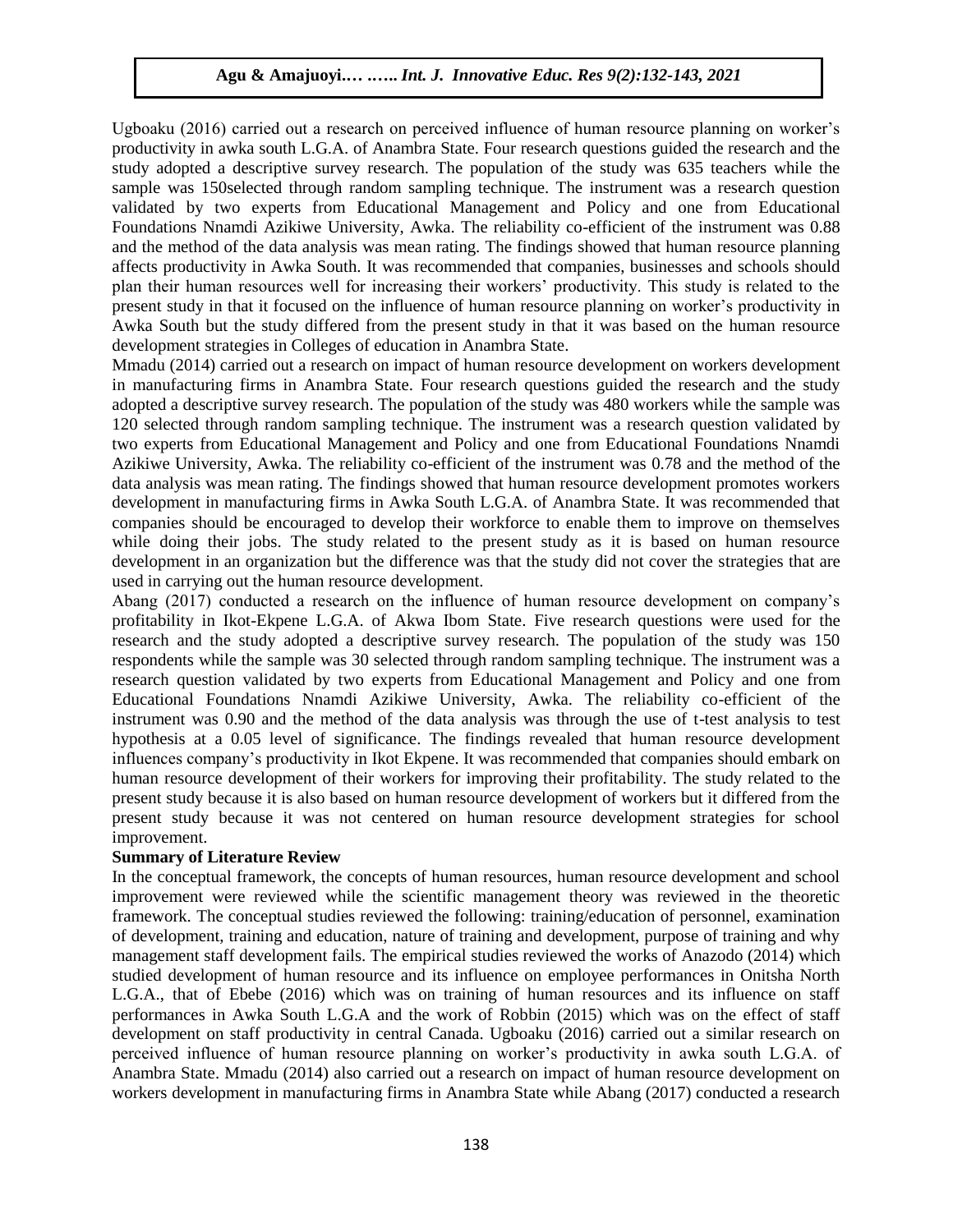on the influence of human resource development on company's profitability in Ikot-Ekpene L.G.A. of Akwa Ibom State. It was observed that none of these studies was centered on human resource development strategies and this created a gap. It was this gap created that this study is seeking to fill.

## **RESEARCH METHODS**

## **Research Design**

The research design used for the study was descriptive survey. Survey according to Akuezuilo  $\&$  Agu (2014) means a method of obtaining information from various groups or persons mainly through questionnaire or personal interview. With descriptive survey research design, the researcher was able to collect information through a questionnaire from a group of people which was analyzed and the results generalized to the entire population. In this study therefore a part of the population was administered the questionnaire and the result was generalized to cover the entire population of the study.

## **Area of the Study**

The study was carried out in Anambra State. Anambra State is a state in the south eastern part of Nigeria. The capital of the state is Awka. It has a population of 4,055,048 people according to the 2006 census. Anambra State is bounded to the east by Enugu State, to the west by Delta State, to the North by Kogi State and to the south by Imo State. Onitsha North is one of the local government areas in the state. It has a lot of markets like Onitsha main market, Ose market and part of bridge head market. The people of Anambra State and Onitsha North are Igbos and great educationists, industrialists, entrepreneurs, civil servants, industrialists and farmers. This area has been selected for this study because of their great interest and achievements in education of their people.

## **Population of the Study**

The target population is the 268non teaching staff of Federal college of education (technical) Umunze and the 232non teaching staff from Nwafor Orizu college of education Nsugbe, making it a total population of 500 people from the two colleges of education in Anambra State. Source: Faculty journal of education Nnamdi Azikiwe University, Awka.

## **Sample and Sampling Technique**

A sample of two hundred and fifty respondents was used for the study. The proportional stratified sampling technique was used in the selection in which 50% of the total population of the non-teaching staff in the two colleges of education was selected. This gave a total of 250 respondents.

## **Instrument for Data Collection**

The researcher formulated a questionnaire titled "Assessment of human resources development strategies Questionnaire" (AHRDSQ) which covered the state. The questionnaire was divided into two parts- part A and B. Part A contains instructions in filling the questionnaire while part B was divided into 4 sections which contain the 20 items that was related to each of the 4 research questions. The questionnaire with the 20 items was structured under a 4 point scale of strongly agree (SA) -4points, agree (A) -3points, disagree (D) -2points and strongly disagree (SD) -1point.

#### **Validation of the Instruments**

The face and content validation of the instrument was done by three experts, two from Educational Management and Policy department and one from Educational Foundations. They were given the title, purpose of study, research questions with the items under them to check if they are valid and able to measure what they intend to measure. They made corrections and suggestions in the research questions in terms of appropriateness. The final edition of the instrument was obtained after the researcher effected the necessary corrections required.

# **Reliability of the Instrument**

This was determined by a test retest in which the Pearson product moment correlation to ascertain the reliability of the instrument. In this case the same questionnaire was administered twice after two weeks interval to 8teachers from Enugu State who was not part of the original respondents. When the first and second result was correlated, it yielded a coefficient of 0.88 which the researcher considered reliable since the coefficient was positive and high.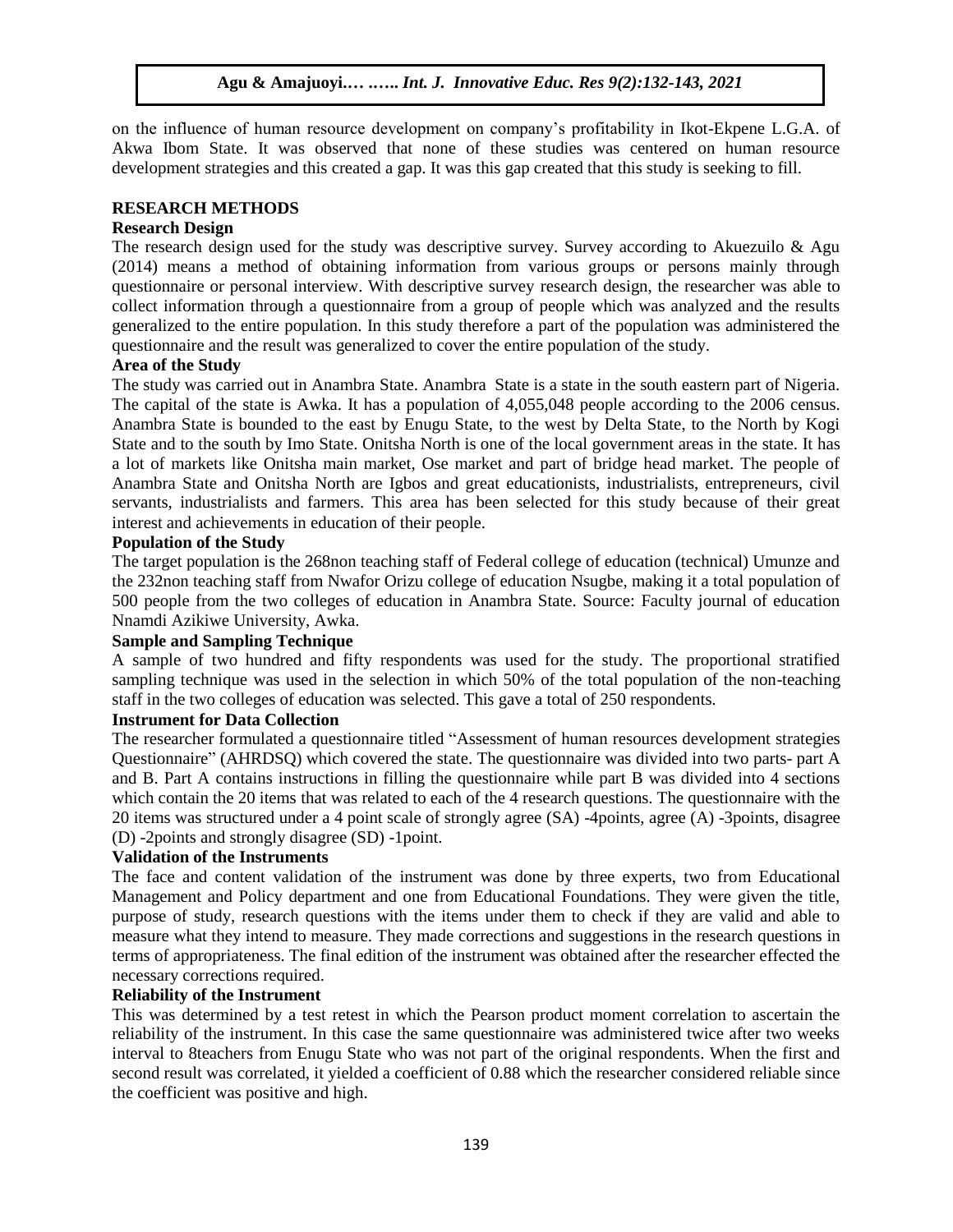## **Method of Data Collection**

Questionnaire was used to collect data for the study. The researcher and two research assistants distributed the questionnaire to the respondents. The researcher waited and collected some of the completed questionnaires from the respondents when they were through with it. However, the researcher also returned back to collect those of the respondents who were not disposed to fill the questionnaire at the spot. It took the researcher 2 weeks to complete this process of collection and distribution of the questionnaire.

## **Method of Data Analysis**

Mean rating was used to analyze the questionnaire items. And the decision rule for interpretation of the mean scores of the data is that 2.5 is the cut off mark for accepting an item at the agree level and mean ratings below 2.5 is to be taken as an indication of mean scores within the disagreed level.

The mean criterion was obtained using the 4 point rating scale.

| <b>Formula</b>               |  |  |
|------------------------------|--|--|
| Weighted mean $=$            |  |  |
| Where $\overline{X}$ = mean  |  |  |
| $fx = Sum of scores$         |  |  |
| $N = No$ of respondents      |  |  |
| Example                      |  |  |
| Strongly Agree $(SA) = 4$    |  |  |
| $(A) = 3$<br>Agree           |  |  |
| Disagree $(SA) = 2$          |  |  |
| Strongly Disagree $(SD) = 1$ |  |  |
| Mean = $4+3+2+1$ =           |  |  |
| $= 2.5$                      |  |  |
|                              |  |  |

# **DATA PRESENTATION AND ANALYSIS**

**Research Question 1:** *What are the in-service training strategies for school improvement for school improvement for colleges of education in Anambra State?*

**Table 1:** Mean response of staff on the in-service training strategies for school improvement for school improvement for colleges of education in Anambra State

| S/N | FQ<br><b>Items</b>                         | $\mathbf{\bar{x}}$ | <b>Decision</b> |
|-----|--------------------------------------------|--------------------|-----------------|
|     | 1. The staff is given study leave to go    |                    |                 |
|     | and do in-service training                 | 250 3.52           | Agreed          |
|     | 2. Staff is given approval to do part-time |                    |                 |
|     | programmes in schools                      | 2503.84            | Agreed          |
|     | 3. Workers are permitted to do relevant    |                    |                 |
|     | <b>ICT</b> programmes                      | 250 3.56           | Agreed          |
|     | 4. Workers are given approval to do        |                    |                 |
|     | Various programmes that could update their |                    |                 |
|     | knowledge                                  | 250 3.16           | Agreed          |
|     | 5. The staff is permitted to acquire more  |                    |                 |
|     | academic certificates in their area        | 2503.58            | Agreed          |
|     | <b>GRAND MEAN</b>                          | 3.53               | Agreed          |
|     |                                            |                    |                 |

From the result of the findings from Table 1; items 1,2,3, 4 and 5 from the staff responses all fall within the agreed level of above 2.5. This was why the grand mean of the respondents responses fall within the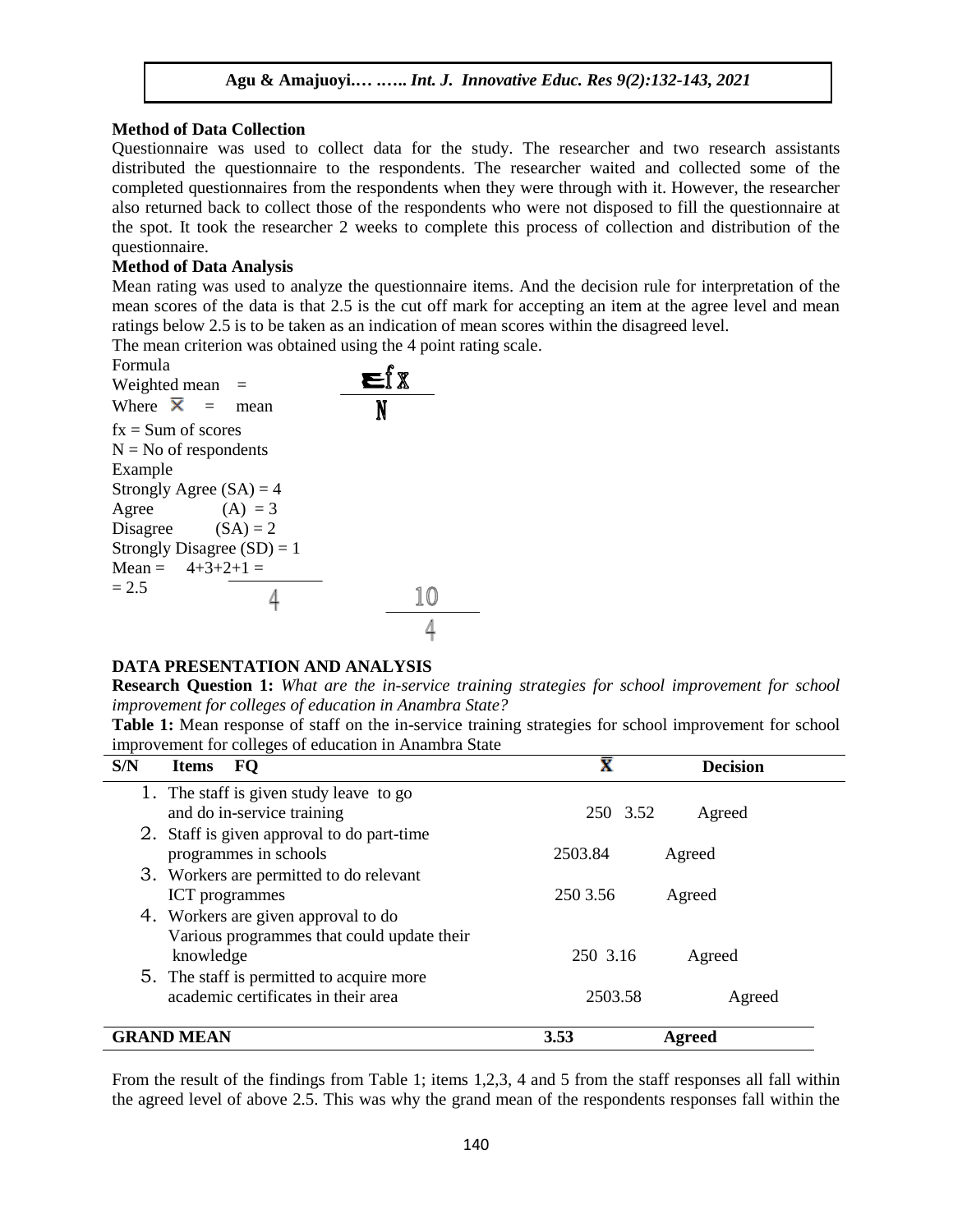agreed level of 3.53. It shows that the items constitute the in-service training strategies for school improvement in colleges of education in Anambra State.

**Research Question 2:** *What are the on the job training strategies for school improvement for Colleges of Education in Anambra State?*

**Table 2:** Mean response of staff on the job training strategies for school improvement for school improvement for colleges of education in Anambra State.

| S/N | <b>Items</b>                                                                                               | FQ  | $\bar{\textbf{x}}$ | <b>Decision</b> |
|-----|------------------------------------------------------------------------------------------------------------|-----|--------------------|-----------------|
|     | 6. he workers are made to learn from their mistakes                                                        | 250 | 3.17               | Agreed          |
|     | 7. The staff learn new approaches to doing their jobs 250                                                  |     | 3.22               | Agreed          |
| 8.  | The workers are given opportunities to learn new<br>skills<br>9. It affords the staff the opportunities to | 250 | 3.84               | Agreed          |
|     | learn from experts                                                                                         | 250 | 3.16               | Agreed          |
|     | 10. It affords the staff the opportunities<br>learn from experts                                           | 250 | 2.23               | Disagreed       |
|     | <b>GRAND MEAN</b>                                                                                          |     | 3.12               | Agreed          |

The result of the analysis of items in table 2 showed that while items 10 of the staff responses fall under the disagreed level of less than 2.5, items 6, 7, 8 and 9 fall under the agreed level of above 2.50. However the grand mean fall under the agreed level of 3.12. Implication of this is that these items constitute the on the job training strategies for school improvement in colleges of education in Anambra State.

## **Summary of the Major Findings**

From the analysis presented in this chapter, the major findings include among other things that:

- 1. Colleges of Education use in-service training as a strategy for human resource development for improvement of schools in Anambra State
- 2. Colleges of Education use on the job training as a strategy for human resource development for improvement of schools in Anambra State

#### **DISCUSSION OF THE FINDINGS**

## **In-service training as a strategy for human resource development for improvement of schools in colleges of education in Anambra State**

The result of the analysis of the data in research question 1 shows that respondents agreed that in-service training strategies for human resource development includes giving study leaves to staff, giving approval to the staff to do part-time programmes, relevant ICT programmes, engage in school programmes that will update their knowledge as well as engaging in academic programmes that will help them to acquire more certificates. Folayan (2015) observed that Nigerian commitment to the development of human resources has been largely limited to the development of formal education. Harbiso (2011) maintained that the most obvious ways of to develop the resources is through federal education beginning with first level education which covers various forms of post primary and post-secondary education. Nzewi (2015) added that education has helped to solve the problem of human resources from primary, secondary to teacher education and higher institution.

# **On the job training as a strategy for human resource development for improvement of schools in colleges of education in Anambra State**

The result of the analysis of the data in research question 2 showed that on the job training strategies for human resource development for improvement of schools in colleges of education in Anambra State includes making workers to learn from their mistakes on the job, learn new approaches to the job, train in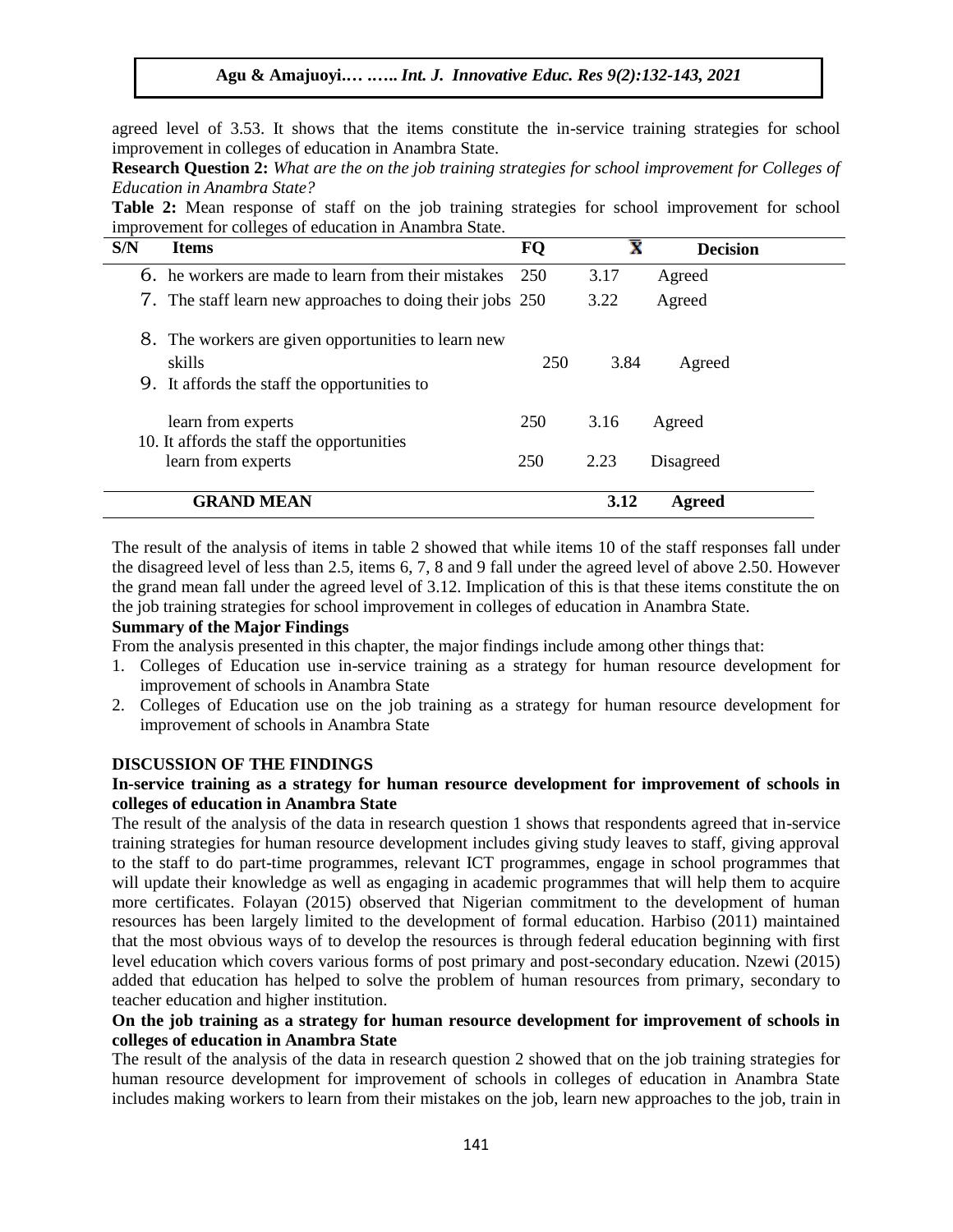operation of new equipments, learning new skills from experts and helping the staff to overcome their initial challenges by releasing necessary information to them. Nwangwu (2012) agreed that one of the strategies for developing the human resource is on and off the job training. Udeze (2012) however was of the opinion that on the job training strategy for human resource development involves programs organized for the worker in his working places to acquire more skills while doing his or her duties. Ogundele (2013) argues that human resource development could be effected by the employees concerned through trial and errors but better by the institution through a well-planned training scheme or programmes.

#### **CONCLUSION**

The result obtained from this analysis therefore made the researcher to conclude that the respondents agreed that in-service training and on the job training are all human resource development strategies for improvement of schools in colleges of education in Anambra State.

## **RECOMMENDATIONS**

Based on these findings, it is recommended among other things that:

- 1. Provosts of Colleges of Education should use in-service training as a strategy for human resource development for improvement of schools in Anambra State
- 2. Colleges of Education should use on the job training as a strategy for human resource development for improvement of schools in Anambra State

#### **REFERENCES**

- Abang, R. U. (2017). The influence of human resource development on company's profitability in Ikot-Ekpene L.G.A. of Akwa Ibom State. Unpublished M.SC Dissertation Nnamdi Azikiwe University, Awka.
- Adeola, M. (2009). *Personnel management.* London: Kogan Publication.
- Anazodo. K. C. (2014). The development of human resource and its influence on employee performances in Onitsha South L.G.A. of Anambra State. Unpublished M.SC Dissertation Nnamdi Azikiwe University, Awka.
- Dunnet, B. O. &Bassed, L. P. (2013) Corporate objectives and staff development. *Nigerian Institute of Management Journal Vol 3 (12) 22*
- Ebebe, T. C. (2016). The training of the human resource and its influence on staff performances in Awka South L.G.A. of Anambra State. Unpublished M.SC Dissertation Nnamdi Azikiwe University, Awka.
- Flippo, E. B. (2012). *Personnel management*. New York: McGraw Hill Inc.
- Folayan, B. A. (2015). *Principalship*, in Arikewuyo (Eds), Educational management: thoughts and practice. Ibadan: Codat Publications.
- Fraser, M. J. (2016). *Employment Interview*. London: Macdonald and Evans Inc.
- Glueck, M. (2012).*Personnel Human resource management*: A diagnostic approach, Texas: Business publishing Inc.
- Happock, (2011).*Educational organization and administration*: *concepts*, *practice*, *and issues.*(3nd Edition). London: Jason high Publishers.
- Harbison, F. H. (2011).*A human resource approach to the development of African Nations*. Washington: Green Publishers
- Harold, R. O. & Kendal, O. D. (2012). *Management*: *A systems and contingency analysis of managerial function*. New York: McGraw Hills.
- Heckman, F. (2010). *A handbook dealing effectively with client feedback*. London: Defence Publishers.
- Ifeanacho, C. C. (2011). *A practical approach to personnel management.* Enugu: Gastec Printing and publishers.
- Izuwa, K. R. (2010). Training within industry in the U.S.A. *International Labour Review Vol 33 (2) 12-14*